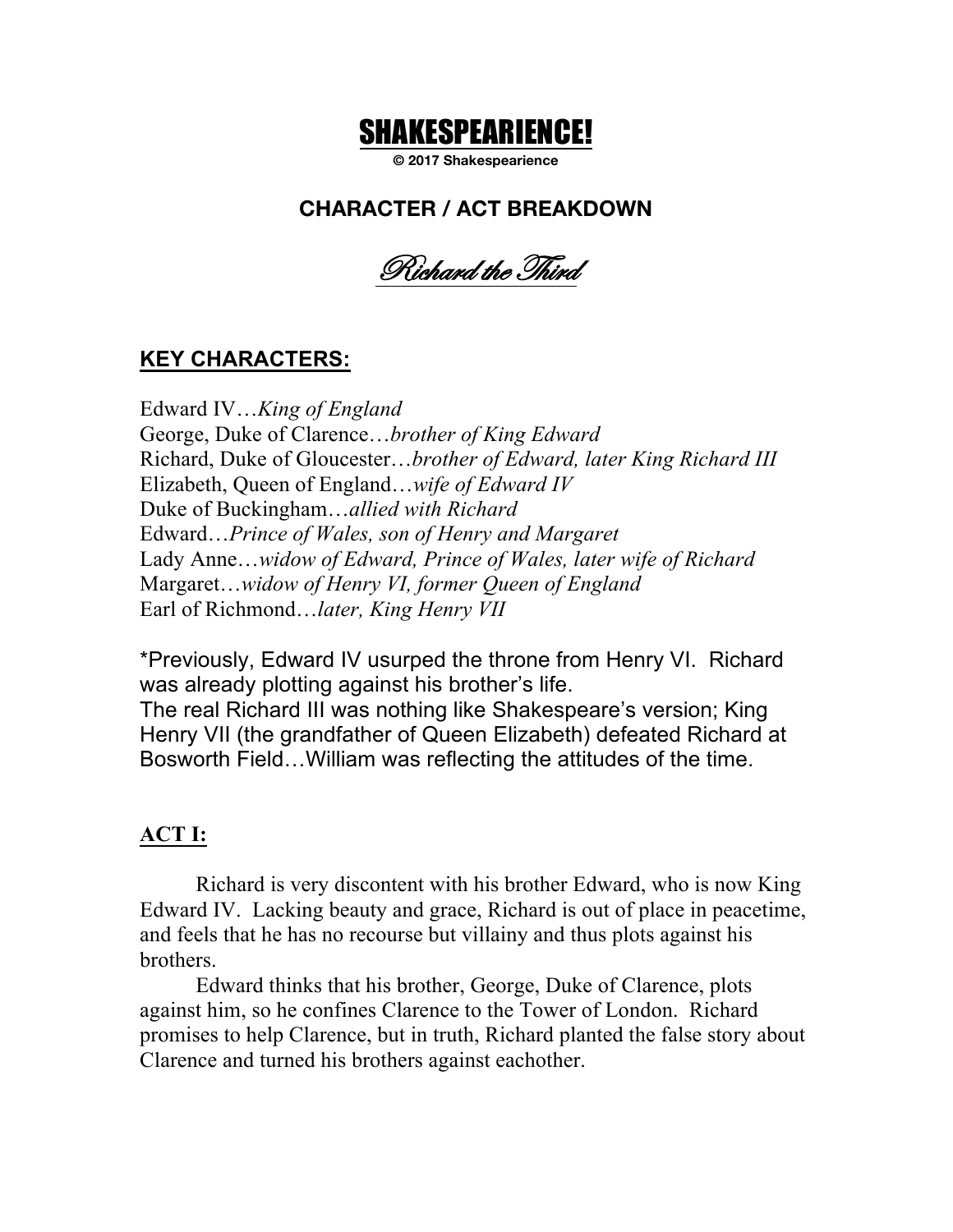Henry VI is not buried yet, but Richard sets his eyes on Henry's widowed daughter-in-law, Anne. Richard plans to marry Anne to further his shady political aspirations…marrying her ties him to the House of Lancaster, which might appease some of his family's traditional enemies.

The king is sick and his loyal followers fret over his welfare…rumors abound of who loves or hates him. Richard puts on a good face and claims good will toward his brother and everyone. The queen, in particular, is Richard's enemy. Richard publicly blames the queen for setting Edward against Clarence…she knows nothing about the accusation because Richard made it all up. She denies everything, but Richard succeeds in sowing discontent among the English lords, half mistrusting the other half. The Duke of Buckingham comes down squarely on Richard's side and will be a solid ally.

Margaret, the widow of Henry VI, detests Richard and his friends. She also prophesies doom for Richard, Buckingham, and the other lords who follow Richard.

Richard doesn't trust that Edward will follow through on the imprisonment of their brother Clarence, so he hires two murderers to finish the deed.

## **ACT II:**

Although very ill, the king tries to patch up the differences caused by Richard when the court learns of Clarence's death. The news is more than he can bear and Edward dies, leaving the queen distraught.

The heir to the throne is Edward's son, also named Edward, but he is still a child. Richard moves quickly and imprisons some of Edward's loyal lords. The queen sees that she and her children are in danger and runs to sanctuary, taking her youngest child with her.

## **ACT III:**

Richard has custody of the young Prince Edward, although he is too young and naïve to fully understand his position. For his "protection" Richard invites little Edward to sleep in the Tower of London.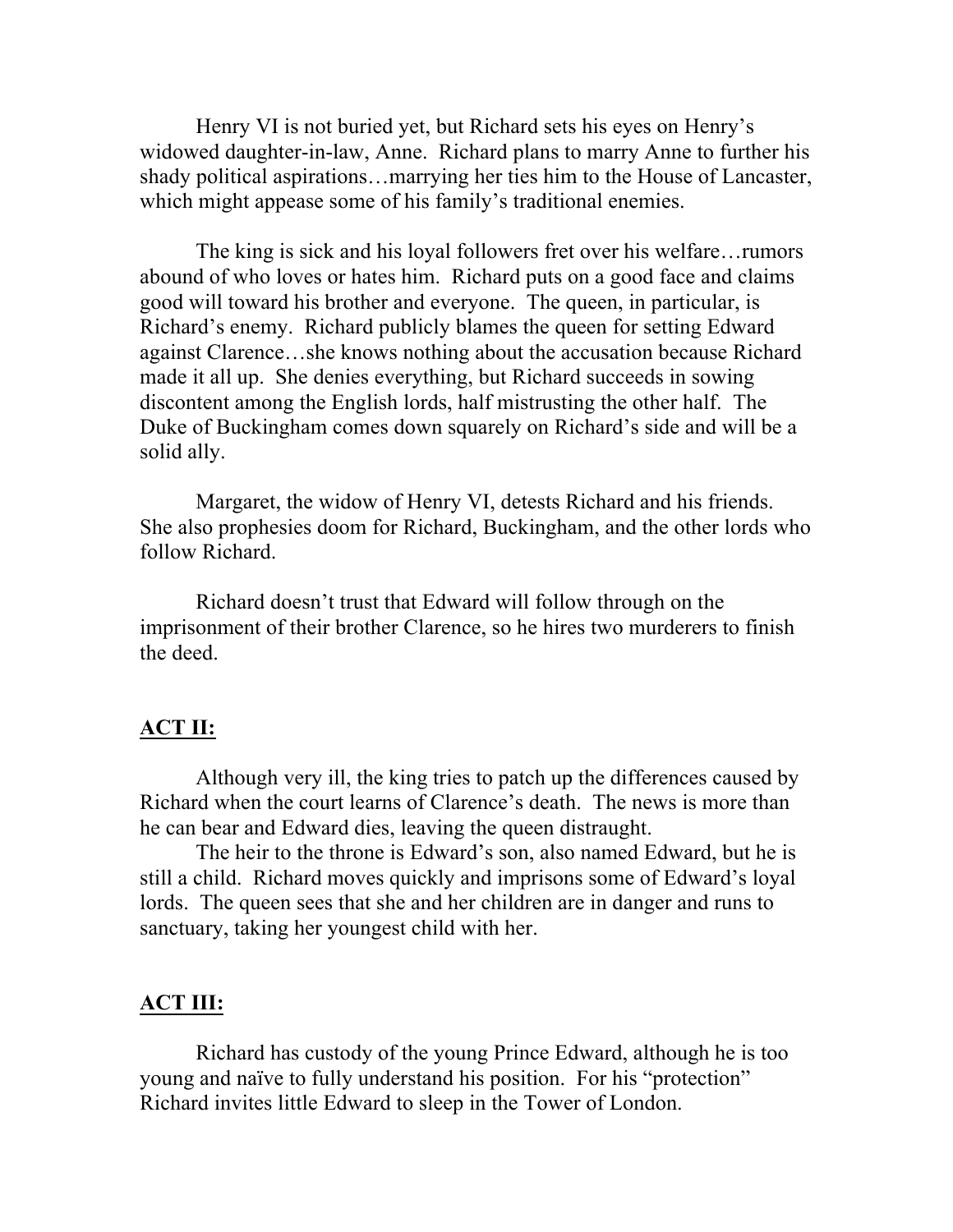Richard executes his prisoners: the lords who were loyal to Edward. And they were too few in number for Richard's satisfaction, so he extends his reach to others who might stand in his way. Richard is Protector of England until young Edward comes of age, and as protector he wields power as though he were already king.

Richard's next step is to declare Edward's children bastards. He points out that Edward reneged on his original promise to marry Lady Bona of France, before he married Lady Grey. Even prior to that, he was engaged to someone else. These arguments are weak and convince no one except his hired help. Buckingham, in a staged show, publicly denies the legitimacy of Edward's children and offers the crown to Richard, who, in a false show of modesty, declines. Buckingham insists, and Richard relents.

## **ACT IV:**

The queen and the Duchess of York (Edward IV and Richard's mother) learn that Richard will proclaim himself King of England. Further, they are denied access to the young prince and his brother, who are now prisoners in the tower. The duchess sees that Richard will bring only misery for himself and for England. The only way she can see to stop him is to seek help from the Earl of Richmond.

Richard needs to firm up his hold on the throne. As long as Prince Edward lives, some people will believe that Edward has a greater claim to the throne than Richard. So, Richard asks his friend Buckingham to take care of the problem…until this moment, Buckingham has done whatever Richard requested, but now he hesitates. Furious, Richard turns to a common murderer and asks him to do the deed. Richard doesn't forgive Buckingham. When Buckingham asks Richard for the title and lands that Richard had promised him, he is denied.

To further consolidate his power, Richard proposes to marry his niece, the daughter of the late King Edward. He's already dealt with his first wife, Anne…though Shakespeare doesn't explain exactly how, one can assume that given his track record, he simply had her killed. The queen resists, but Richard wears her down and she pretends to give in. In truth, she's already promised her daughter to the Earl of Richmond.